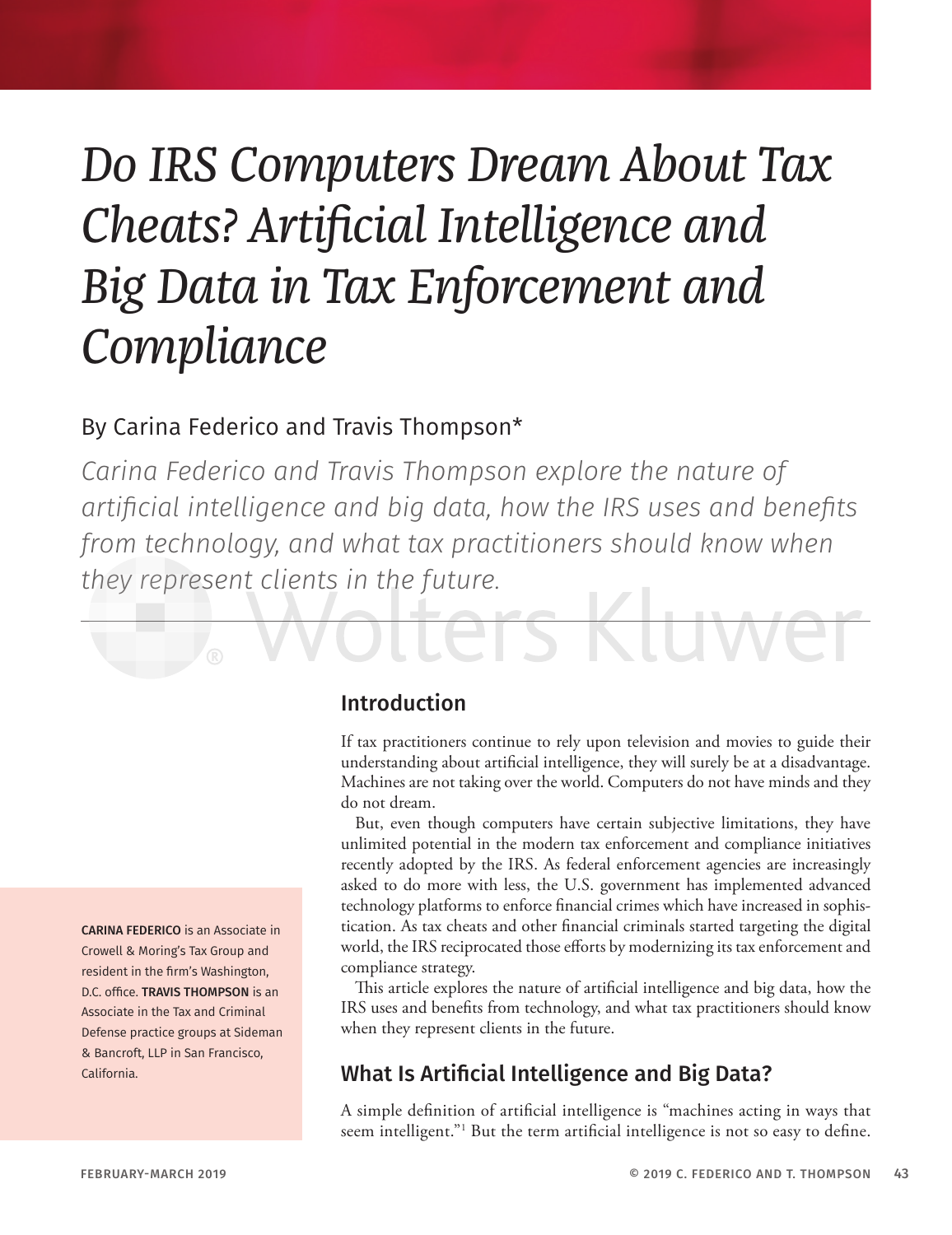The word "artificial" simply means something that does not occur naturally. But the word "intelligence" has been defined in many ways. One good definition, by psychologist Howard Gardner, focuses on problemsolving. Gardner explained, "intelligence is the ability to solve problems, or to create products, that are valued within one or more cultural settings."<sup>2</sup>

An important distinction in the field of artificial intelligence is between "narrow A.I." and "general A.I." Narrow A.I. is defined as "machine-based systems designed to address a specific problem (such as playing chess)."3 To date, all applications of artificial intelligence are examples of narrow A.I. In contrast, general A.I. refers to machines with the ability to solve many different types of problems on their own, like humans can. Examples of this are usually seen in science fiction when computers and machines become self-realized and take over the world. General A.I. is currently a hot research topic, but many scientists argue it never will become reality.<sup>4</sup>

Currently, organizations use three types of narrow A.I.: machine learning, natural language processing, and robotics.<sup>5</sup> Robots are automated devices that perform physical tasks in the real world.<sup>6</sup> Natural language processing is technology that enables machines to understand and generate language in its written and spoken form (think Microsoft Word spellcheck or Google translate).7 Finally, machine learning artificial intelligence uses predictive computer programs that automate learning through experience using large data sets.8 The artificial intelligence technology used by the IRS is a form of machine learning technology, although the IRS is currently testing natural language processing applications.<sup>9</sup>

The rise of big data has increased the need for large scale organizations like the IRS to rely upon machine learning technology platforms. The artificial intelligence and big data explosion are happening for specific reasons. First, technological advances have allowed for cheaper and more efficient storage of the 2.5 quintillion bytes of data that are produced daily around the world.<sup>10</sup> Given this explosion of data production, 90% of the world's data has been created in the last two years.<sup>11</sup> Data are created through every digital process from electronic transactions to cell phones to social media to live video feeds.12 All of this is big data.

Second, computing power and the speed of computation is the fastest it has ever been.<sup>13</sup> This makes it easier to train artificial intelligence-based systems because the more data the artificial intelligence has to compute, the more reliable artificial intelligence becomes.<sup>14</sup> Among the U.S.

government agencies, the IRS likely has one of the largest troves of data for artificial intelligence to compute.

# How Will Artificial Intelligence and Big Data Impact IRS Enforcement Efforts?

Simply put, the IRS's use of artificial intelligence and big data has dramatically improved the efficiency of the agency, specifically the agency's employees.<sup>15</sup> The IRS has implemented a data-driven mindset throughout the organization by increasing visibility and awareness for its employees of the availability of Big Data within the organization.<sup>16</sup> With limited resources and reduced budgets, artificial intelligence and big data allow IRS agents to work faster and smarter.<sup>17</sup>

Using data and predictive analytics, the IRS can discover useful information about taxpayers faster and more efficiently during the audit or criminal investigation period, which helps support decision making and impacts case selection for all jurisdictions.<sup>18</sup> This also leads to better coordination among other law enforcement and federal agencies because these agencies are able to fuse large tax and financial data with other gathered data sets to investigate cases more thoroughly, and de-conflict other data by resolving contradictory conclusions during the investigation process.<sup>19</sup>

# Research, Applied Analytics and **Statistics**

In 2011, the IRS created the Office of Compliance Analytics ("OCA") in order to construct analytics programs that could identify potential refund fraud, detect taxpayer identity theft, and handle non-compliance issues efficiently.<sup>20</sup> OCA was charged with developing an advanced analytics program that would rely on the use of big data and predictive algorithms to reduce tax fraud.<sup>21</sup> In 2016, significant organizational changes took place when OCA and Research, Analysis and Statistics ("RAS") merged to create the office of Research Applied Analytics & Statistics ("RAAS").22

The mission of RAAS is to lead a data-driven culture through innovative and strategic research, analytics, statistics, and technology services in partnership with internal and external stakeholders.23 Combining artificial intelligence and advanced analytics platforms, RAAS extracts value by leveraging vast amounts of propriety data stored within the IRS legacy computers.<sup>24</sup> Using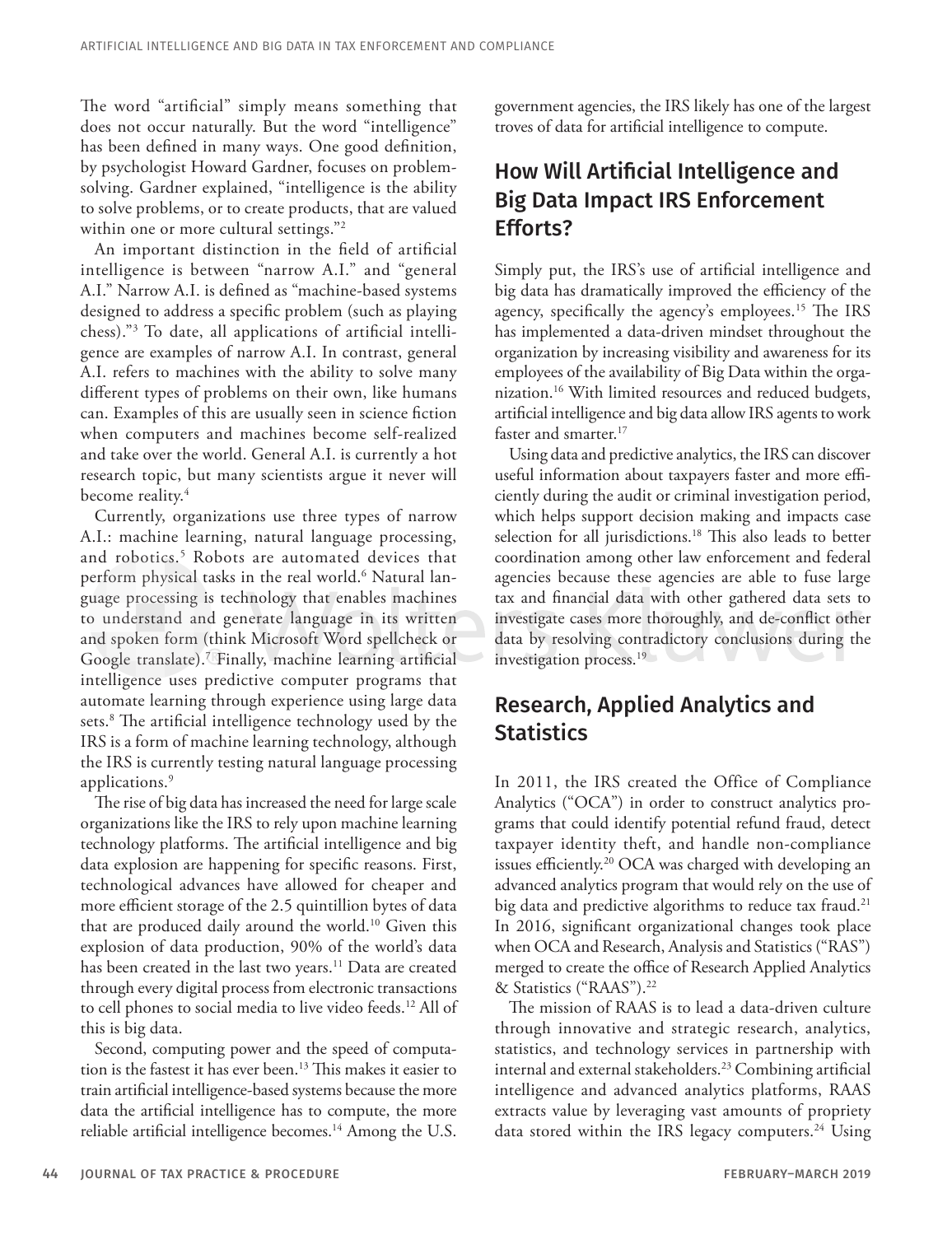sophisticated data graphing techniques, RAAS's approach improves traditional IRS methods because its various departments can now find complex relationships within existing data sets which were previously unknown to IRS enforcement agents.<sup>25</sup> These findings then are shared with IRS employees to improve taxpayer compliance, detect and prevent fraudulent behavior, and improve enforcement efforts.26

### Nationally Coordinated Investigations Unit

IRS Criminal Investigations created the Nationally Coordinated Investigations Unit (NCIU), which is entirely focused on data analytics.<sup>27</sup> NCIU employs an analytic platform for financial and tax criminal case development that is used by over 2,000 analysts and agents within the department.<sup>28</sup> This analytic platform increases the speed of investigation by providing increased efficiency in user workflows, reducing tasks that used to take hours to minutes, and building out leads in days rather than weeks and months. The IRS announced that due to its success, NCIU will become an official CI section in 2019, which will hire additional personnel and launch new initiatives.<sup>29</sup>

During the past several years, the IRS-CI unit successfully used these data analytics tools in its efforts to takedown numerous dark Web marketplaces and illicit exchanges.30 RAAS helps the IRS define issues using large data sets, conduct exploratory analysis, support case development, and help deter future non-compliance.

NCIU's use of data analytics has also improved the quality of new lead generation by providing agents and analysts with the ability to generate high value leads from millions of FinCEN reports and other data sources.<sup>31</sup> Finally, these new tools help IRS CI build larger cases and identify additional losses to the government, leading to more complete case assessments.

#### Cryptocurrency Enforcement

The IRS now considers cryptocurrency an "emerging and emerged-threat."<sup>32</sup> For criminal tax enforcement purposes, the IRS is focused on how cryptocurrency holders may be avoiding the payment of capital gains tax on the sale of cryptocurrencies, or using offshore crypto-accounts to escape foreign bank account reporting requirements.<sup>33</sup> All significant crypto-cases are now assigned an IRS Special Agent, and the IRS now has the finest expertise in the world tracking cryptocurrency.<sup>34</sup>

Administratively, the IRS has made strides to educate staff and put infrastructure in place to enforce cryptocurrency transactions. Two major IRS cryptocurrency groups now exist in Los Angeles and Washington D.C. Every IRS office in the United States is staffed with a cybercrimes employee, and the IRS implemented mandatory training for all IRS Criminal Investigation employees on cryptocurrency.35

The IRS is getting results on its cryptocurrency enforcement efforts because of its close collaboration with other agencies, including the Department of Justice and international enforcement agencies, to track down "abuses of cryptocurrency accounts."36 The IRS has tens of millions of records from various investigations and is making connections to select new cases. Significant resources are spent on cryptocurrency investigations and taxpayers should be mindful of that.37

#### Sophisticated Methods to Select Returns for Audit

The IRS used data analytics for years to select returns for audit, but the new technology has significantly improved the IRS's abilities. In September 2018, the IRS signed a deal with Palantir Technologies for \$99 million over seven years.<sup>38</sup> Palantir Gotham is a project under the Palantir Technologies umbrella with many other government clients, including the CIA and Department of Defense.39 Palantir's platforms are used to "integrate[] and transform[] data, regardless of type or volume, into a single, coherent data asset … [that is] mapped into meaningfully defined objects—people, places things, and events—and the relationships that connect them."40

The IRS uses the Palantir Gotham platform to run its Lead Case Analytics service. Special agents and investigative analysts in IRS Criminal Investigations use Lead Case Analytics to "generate leads, identify schemes, uncover tax fraud, and conduct money laundering and forfeiture investigative activities."41

Although Lead Case Analytics and other data analytics tools are relatively new to the IRS, the IRS has used data for decades to determine which tax returns it will select for audit. For instance, the IRS has used its Discriminate Inventory Function System (DIF) since the 1960s.<sup>42</sup> The DIF system assigns a numeric score to individual and some corporate tax returns; higher DIF scores indicate a higher likelihood that a return will be audited and result in a change to the taxpayer's tax liability.<sup>43</sup> The IRS also selects returns for examination based on information received through third-party reporting, such as Forms 1099 and W-2.44 Lead Case Analytics essentially uses the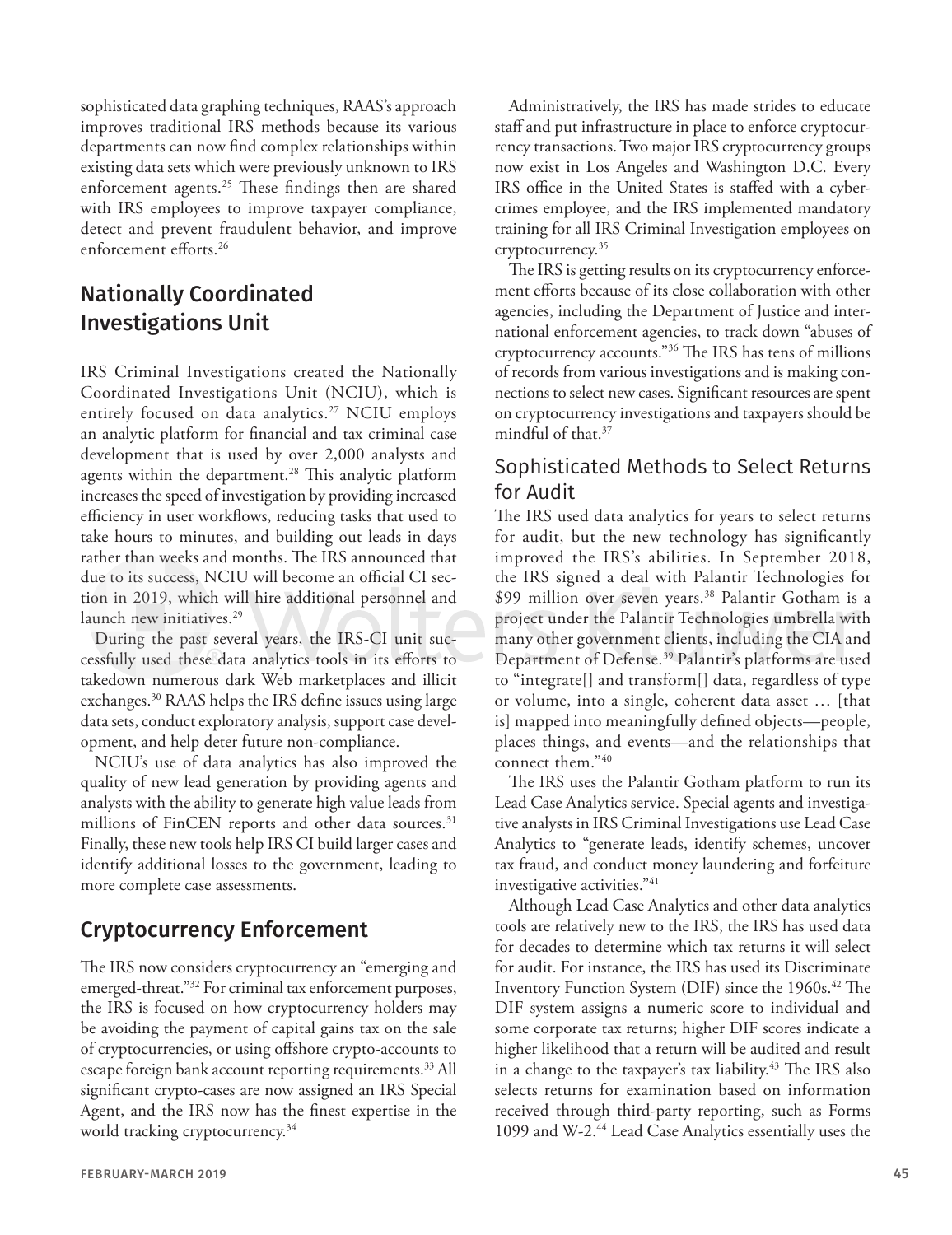same framework and methods that the IRS has always used, but on steroids.

The information collected and analyzed by the IRS will continue to be massive and varied. New technology will allow the IRS to use data more efficiently and in more sophisticated ways.

#### The IRS's Future Plans

In the last year, the IRS has taken significant steps to enhance its technological capabilities. On June 27, 2018, the IRS's Cybersecurity issued a Request for Information seeking input from the industry regarding artificial intelligence, machine learning, cognitive computing, and data analytics techniques, algorithms, and capabilities that have application to cybersecurity areas in the IRS.<sup>45</sup> On December 4, 2018, the IRS revised the Request for Information<sup>46</sup> and posted an attachment listing five use cases that the IRS is looking to address: (1) analyzing user behavior to detect potentially suspicious patterns by using A.I. and machine learning-driving systems; (2) analyzing network traffic to pinpoint trends indicating potential attacks; (3) incident response integration and management to accelerate the discovery of software or device vulnerabilities; (4) preemptive social media threat analysis to monitor social media channels including comments and posts to detect threats against IRS systems; and (5) application security penetration testing which identify threats. Responses to the request were due on January 4, 2019, so the IRS may announce soon the use of new platforms and technologies based on the responses it has received to its request.

On December 18, 2018, the IRS issued a Request for Information regarding tools that could be used for social media research.<sup>47</sup> In its request, the IRS states:

Business and individuals increasingly use social media to advertise, promote, and sell products and services … Most of this information is unrestricted, allowing the public, businesses, and various government agencies to discover taxpayers' location and income sources. But the IRS currently has no formal tool to access this public information, compile social media feeds, or search multiple social media sites. The IRS's hope is that a vendor-supplied tool would help expedite IRS case resolution for existing compliance cases, providing a more efficient way of identifying resources and assisting with the collection of known tax deficiencies, leading to increased collection of revenue involving unfiled tax returns and other tax liabilities.<sup>48</sup>

The IRS explains that it will only use the tool to "assist with previously identified tax compliance cases" and will not use the tool "to search internet or social media sites for purposes of initiating new tax audits."49 The IRS's use of social media data likely will raise concerns with privacy issues despite the IRS's statement that it won't use the data to go out looking for new audits and enforcement actions.

#### What Tax Practitioners Should Know

Armed with the knowledge that the IRS is and will continue to use new and better technology to aid in tax enforcement, what can tax practitioners do to better prepare their clients who are under audit or may be subject to a criminal investigation?

First, tax practitioners should ensure that their clients are as open and honest as possible with them so that practitioners are prepared to address issues raised by the IRS in audit and during interviews with IRS agents. Practitioners need to develop new questions and be mindful of the IRS's new technological capabilities when interviewing new clients. Client intake questions should include inquiries about social media usage and online sales through digital marketplaces, at a minimum. It is imperative that modern tax practitioners develop a full understanding of a client's digital footprint.

The IRS is unlikely to tell taxpayers what information they already have, and where and how they have obtained information about the taxpayer, so the only way a tax practitioner will be able to assist the client is if the client gives them the information they need to handle whatever issues arise. The IRS does not need to disclose to the taxpayer the "standards used or to be used for the selection of returns for examination, or data used or to be used for determining such standards."50

Second, practitioners should advise clients to be mindful about what they post on social media. For instance, a taxpayer should not tell the IRS that they do not have any money, but then post pictures of himself on Instagram with expensive cars or on an extravagant vacation. The IRS has announced a desire to get its hands on social media data, and when it does, it will use the data collected to determine when taxpayers are being untruthful.

Lastly, tax practitioners should follow developments in technology to stay abreast of changes at the IRS. The IRS appears to have fully committed to the use of artificial intelligence and machine learning and will continue to add new technology to its enforcement arsenal in years to come.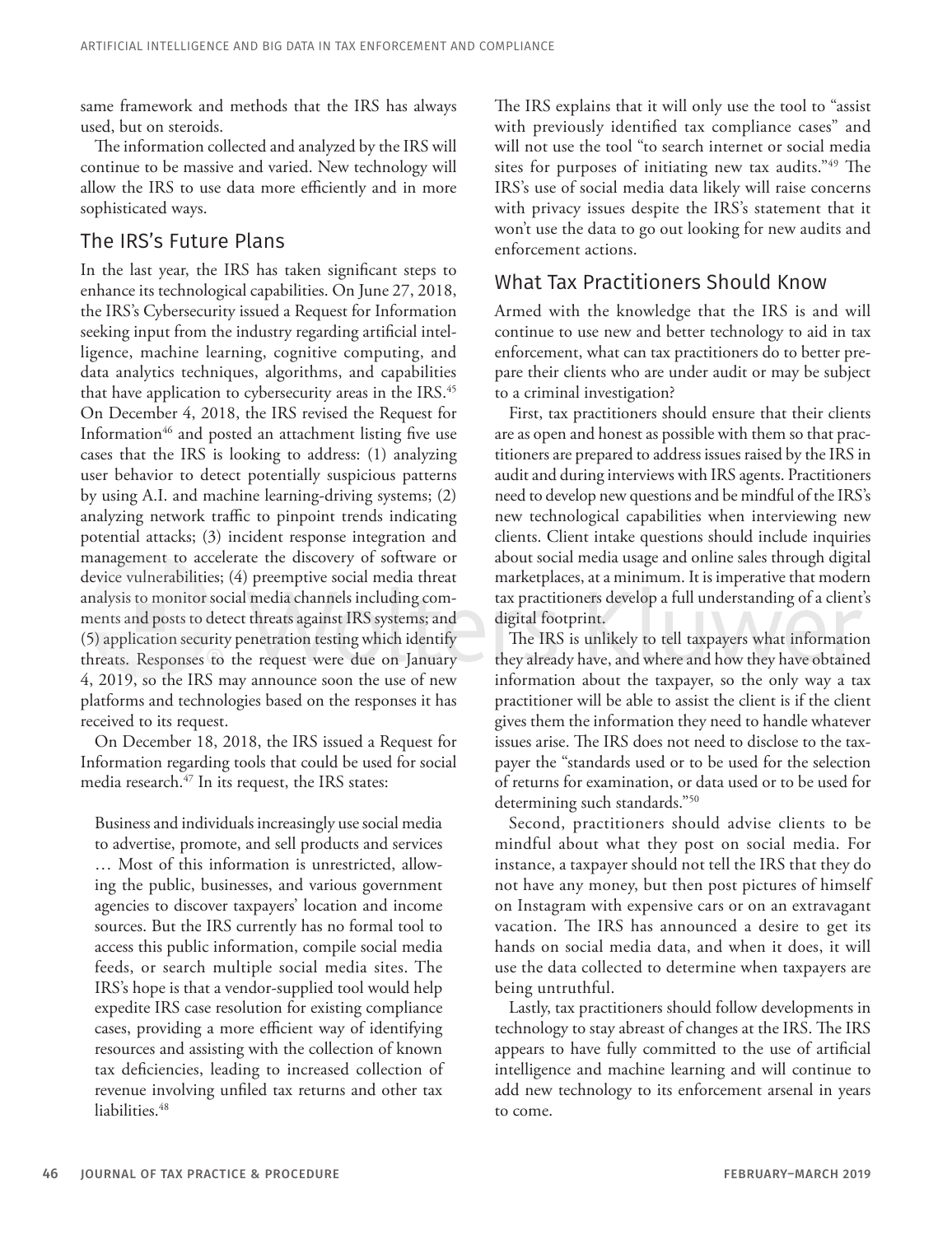#### **ENDNOTES**

- \* Title inspired by Philip K. Dick, *Do Androids Dream of Electric Sheep* (1968) (later adapted into the movie "Blade Runner"). Carina focuses her practice on federal tax controversy and tax litigation matters before the IRS and in trial and appellate courts across the United States. Carina previously was a trial attorney at the U.S. Department of Justice, Tax Division, where she represented the IRS as lead counsel in civil actions, contested matters, and adversary proceedings. At the Department of Justice, Carina was awarded the Tax Division's Outstanding Attorney Award in 2014 and a Special Commendation in 2013. She also served as deputy associate counsel for the White House, where she was the tax counsel on the vetting team for presidential nominations. Travis handles all aspects of taxpayer controversies against the Internal Revenue Service and State of California, and represents clients in litigation in the U.S. Tax Court, U.S. District Courts, U.S. Courts of Appeals, and California state courts. He has drafted petitions for Writ of Certiorari to the U.S. Supreme Court and represents clients in various white collar criminal defense cases. Travis advises clients on the tax consequences of Bitcoin and cryptocurrency transactions and consults with clients on how artificial intelligence impacts modern business strategy and domestic and international tax compliance.
- MIT Sloan School of Management & MIT Computer Science and Artificial Intelligence Laboratory (CSAIL), *Artificial Intelligence: Implications for Business Strategy*, Module 1 Unit 2 Casebook (2017).
- <sup>2</sup> Howard Gardner, *Theory of Multiple Intelligence* (1983).
- <sup>3</sup> MIT Sloan School of Management & MIT Computer Science and Artificial Intelligence Laboratory (CSAIL), *Artificial Intelligence: Implications for Business Strategy*, Module 1 Unit 2 Casebook (2017).
- <sup>4</sup> *Id*.
- <sup>5</sup> *Id*.
- <sup>6</sup> *Id*.
- <sup>7</sup> *Id*. <sup>8</sup> *Id*.
- 
- "The IRS's Modern Use of Artificial Intelligence and Big Data for Tax Enforcement," American Bar Association Section on Taxation Webinar (Dec. 5, 2018).
- <sup>10</sup> IBM, *Bringing Big Data to the Enterprise*, available at *www-01.ibm.com/software/in/data/ bigdata/*.
- <sup>11</sup> Kimberly Houser & Debra Sanders, *The Use of Big Data Analytics by the IRS: What Tax Practitioners Need to Know*, 128 J. Taxation 16 (Feb. 8, 2018). Thomas Reuters/Tax & Accounting.

 $12$  *Id.* 

- <sup>13</sup> MIT Sloan School of Management & MIT Computer Science and Artificial Intelligence Laboratory (CSAIL), *Artificial Intelligence: Implications for Business Strategy*, Module 1 Unit 2 Casebook (2017).
- <sup>14</sup> *Id*.
- Eric Hylton, Deputy Chief of Internal Revenue Service Criminal Investigations, Address at American Bar Association Section of Taxation Tax Practice Management Panel, Hyatt Regency Atlanta, GA (Oct. 5, 2018).
- $16$  *Id.*<br> $17$  *Id.*
- <sup>17</sup> *Id*.
- <sup>18</sup> *Id*.
- <sup>19</sup> *Id*.
- <sup>20</sup> Kimberly Houser & Debra Sanders, *The Use of Big Data Analytics by the IRS: What Tax*  **Practitioners Need to Know, 128 I. TAXATION 16** (Feb. 8, 2018). Thomas Reuters/Tax & Accounting.
- <sup>21</sup> *Id*.
- <sup>22</sup> IRM 1.1.18 (Sept. 28, 2018).
- <sup>23</sup> IRM 1.1.18.1(1) (Sept. 28, 2018). RAAS is headed by a Chief Research and Analytics Office who reports directly to the Deputy Commissioner of Operations Support. The Chief Research and Analytics Office is responsible for the oversight and coordination of the activities of RAAS's five divisions: (1) Data Exploration and Testing; (2) Data Management; (3) Knowledge Development and Application; (4) Statistics and Income; and (5) Strategy and Business Solutions.
- <sup>24</sup> IRM 1.1.18.1(2) (Sept. 28, 2018).
- <sup>25</sup> IRM 1.1.18.1.1 (Sept. 28, 2018).
- $^{26}$  IRM 1.1.18.1.1(1) (Sept. 28, 2018).
- IRS, Criminal Investigation Annual Report (2018), available at *www.irs.gov/pub/irs-utl/2018\_irs\_ criminal\_investigation\_annual\_report.pdf*. <sup>28</sup> *Id*.
- 
- $^{29}$  *Id*.<br> $^{30}$  Do Don Fort, Chief of Internal Revenue Service Criminal Investigations, Address at American Bar Association Section of Taxation Criminal and Civil Tax Penalties Panel, Grand Hyatt Washington D.C. (May 12, 2018).
- <sup>31</sup> IRS, Criminal Investigation Annual Report (2018), available at *www.irs.gov/pub/irs-utl/2018\_irs\_ criminal\_investigation\_annual\_report.pdf*.
- Don Fort, Chief of Internal Revenue Service Criminal Investigations, Address at American Bar Association Section of Taxation Criminal and Civil Tax Penalties Panel, Grand Hyatt Washington D.C. (May 12, 2018).
- <sup>33</sup> *Id*.

*Deal May Make IRS "Big Brother-ish" While Chasing Cheats*, Bloomberg Tax, Nov. 15, 2018.

- <sup>39</sup> Lizette Chapman, *Peter Thiel's Palantir Wins \$876 Million U.S. Army Contract*, Mar. 9, 2018, 2:39 PM, available at *www.bloomberg.com/news/ articles/2018-03-09/peter-thiel-s-palantirwins-876-million-u-s-army-contract*; Siobhan Gorman, *How Team of Geeks Cracked Spy Trade*, Wall St. J., Sept. 4, 2009.
- <sup>40</sup> Palantir Gotham, Palantir.com*www.palantir.com/ palantir-gotham/* (last visited Mar. 12, 2018).
- <sup>41</sup> Internal Revenue Service, Privacy Impact Assessment: Lead Case Analysis, LCA (July 28, 2015), available at *www.irs.gov/pub/irs-utl/lcapia.pdf*.
- <sup>42</sup> William J. Hunter & Michael A. Nelson, *An IRS Production Function*, 49 Nat'l Tax J. 105, 105–115 (Mar. 1996).
- <sup>43</sup> IRS Publication 556, Examination of Returns, Appeal Rights, and Claims for Refund (Rev. Sept. 2013).
- <sup>44</sup> *Id*.
- <sup>45</sup> Department of Treasury, Internal Revenue Service, Request for Information Regarding *Advanced Analytics, Artificial Intelligence and Machine Learning Capabilities for the Cybersecurity Cloud Solution Program* (June 27, 2018), available at *www.fbo.gov/index.php?s=o pportunity&mode=form&tab=core&id=9e4ff975 a1edb741cede23ed01c8512d&\_cview=0*.
- <sup>46</sup> Department of Treasury, *Advanced Analytics, Artificial Intelligence and Machine Learning Capabilities for the Cybersecurity Cloud Solution Program* (revised Dec. 4, 2018), available at *www. fbo.gov/index.php?s=opportunity&mode=form &tab=core&id=d5df279d2729d1c5b70d71b1b8c3 dbf3&\_cview=0*.
- <sup>47</sup> Department of Treasury, Internal Revenue Service, Request for Information Regarding Social Media Research Request (Dec. 18, 2018, modified Jan. 30, 2019, and Feb. 19, 2019), available at *www.fbo.gov/index.php?s=opportunity& mode=form&tab=core&id=64bdd594ead1bf0df0 eb9e5e42b85b89&\_cview=0*.
- <sup>48</sup> *Id*. <sup>49</sup> *Id*.
- <sup>50</sup> *See* Code Sec. 6103(b)(2). FOIA does not apply to matters specifically exempted by another statute, which in this case is Code Sec. 6103. Attempts by taxpayers seeking information related to how DIF scores are calculated were unsuccessful. *See Gillin*, CA-1, 980 F2d 819, 822 (1992) ("The IRS closely guards information concerning its DIF scoring methodology because knowledge of the technique would enable an unscrupulous taxpayer to manipulate his return to obtain a lower DIF score and reduce the probability of an audit."); *Lamb*, DC-MI, 871 FSupp 301 (1994) (holding that the IRS properly withheld records regarding DIF scores).

<sup>34</sup> *Id*.

<sup>35</sup> *Id*.

<sup>36</sup> *Id*. <sup>37</sup> *Id*.

<sup>38</sup> IRS Contract Proposal, Performance Work Statement, Jan. 11, 2017, at 1. The IRS has worked with Palantir since 2013. Siri Bulusu, *Palantir*